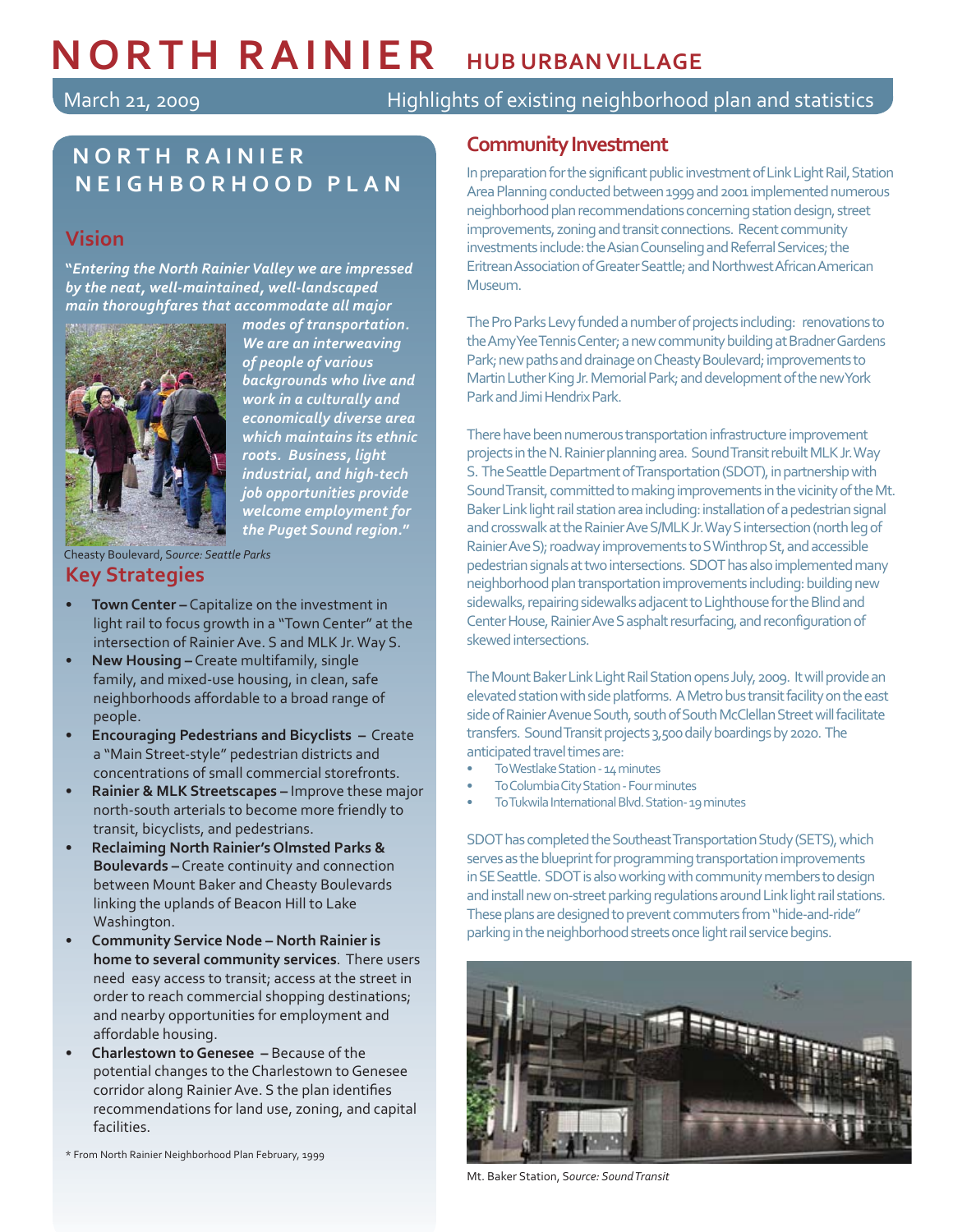# **DEMOGRAPHIC SUMMARY**  *Source: 2000 Census*

**Race**

**Place of Birth**

| Population                                                              | 1990* | 2000  | $2007**$ |
|-------------------------------------------------------------------------|-------|-------|----------|
| <sup>*</sup> 1990 Village Boundary is slightly smaller<br>  ** Estimate | 3,919 | 4.243 | 4,633    |



*Children (<8): 22.8% of pop. Seniors (65 +): 12.9% of pop.*



# **Language Spoken at Home**



*than English at home: 36.9%*

*island areas, and born abroad to American parent Total speaking language other*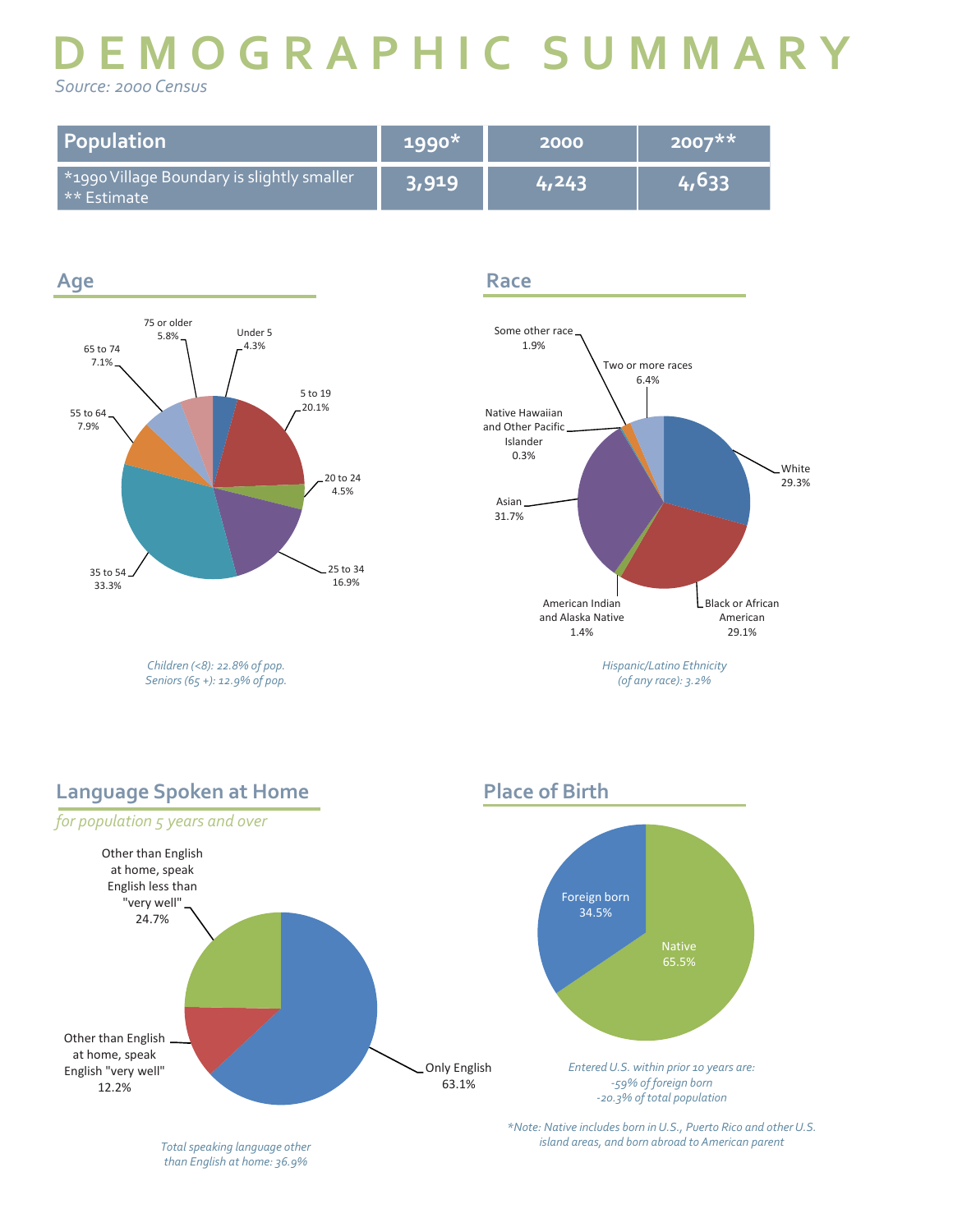# **HOUSING & EMPLOYMEN**  *Source: 2000 Census and Washington State Employment Security Department*

# **Types of Household**



# **Number of Units in Structure**

## *for all housing units*



## **Renter/Owner**



### 2,000 3,000 4,000 5,000 6,000 **Education** Government WTU **Services Retail** 0 1,000 2,000<br>0<br>1995 2000 2003 2004 2005 2006 2007 **Manufacturing FIRE** Const/Resources **Jobs**

## **2007 Employment**



## **Employment 1995-2007**